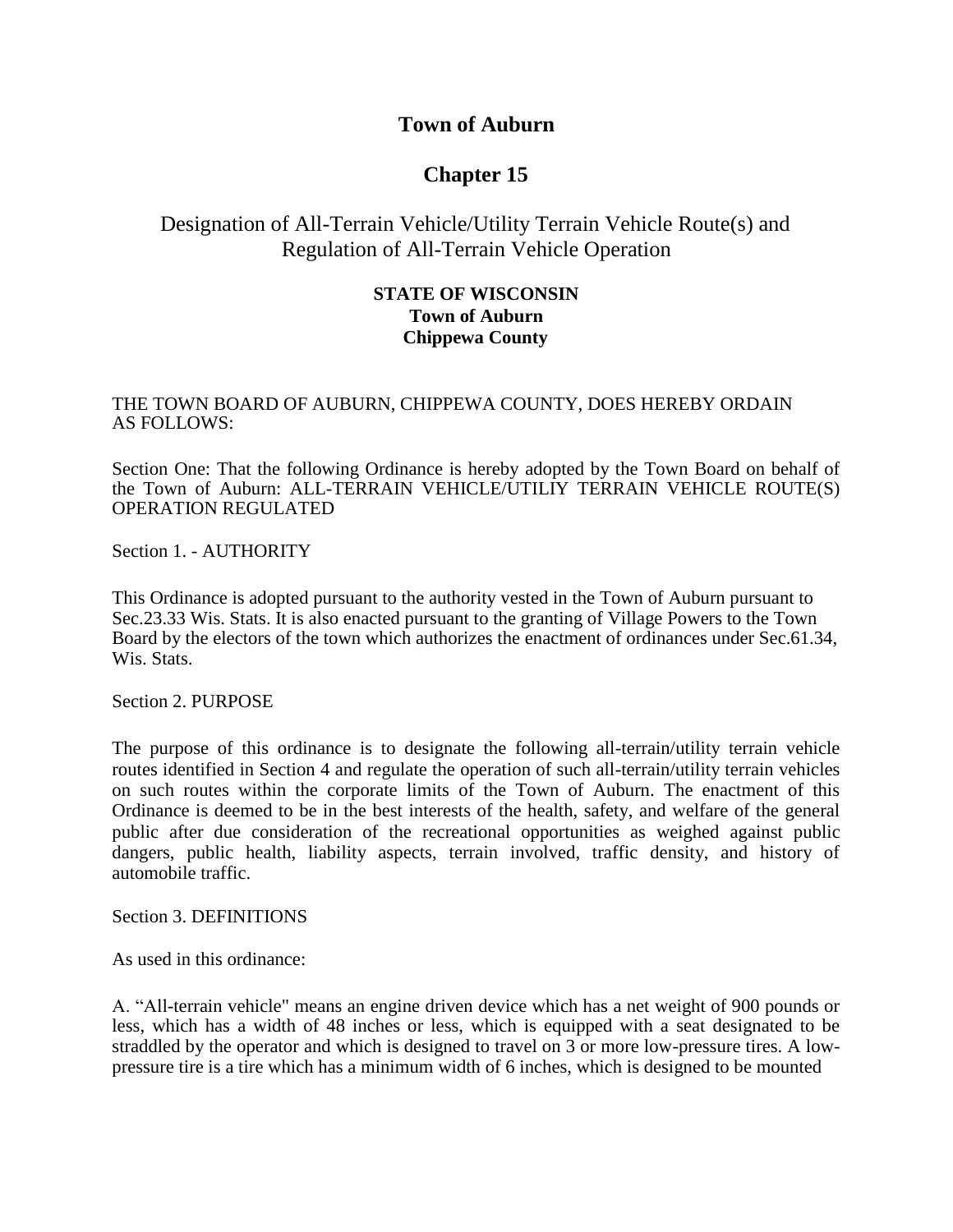on a rim with a maximum diameter of 12 inches and which is designed to be inflated with an operating pressure not to exceed 6 pounds per square inch as recommended by the manufacturer.

B. "Utility terrain vehicle" means any of the following: A motor-driven device that does not meet federal motor vehicle safety standards; that is not a golf cart, low-speed vehicle, dune buggy, mini-truck, or tracked vehicle; that is designed to be used primarily off of a highway; that has, and was originally manufactured with, all of the following:

- Net weight less than 2,000 pounds
- Four or more low pressure tires
- Cargo box
- Steering wheel
- Tail light
- Brake light
- Two headlights
- Max width of 65 inch
- Non-straddled seats for at least 2 people
- Seat belts for each occupant
- Roll bar or similar structural system or device

C. "All-terrain vehicle route" means a highway designated for use by all-terrain/utility terrain operators by the Town of Auburn.

D. "Operate" means to exercise physical control over the speed or direction of an all terrain/utility terrain to physically manipulate or activate any of the controls of an all terrain/utility terrain vehicle necessary to put it in motion.

E. "Operation" means the exercise of physical control over the speed or direction of an allterrain/utility terrain vehicle or to physical manipulate or activate of any of the controls of an allterrain/utility terrain vehicle necessary to put it in motion.

F. "Operator" means a person who operates an all-terrain/utility terrain vehicle, who is responsible for the operation of an all-terrain/utility terrain vehicle or who is supervising the operation of an all- terrain/utility terrain vehicle.

#### SECTION 4 - ROUTES

The following are designated as all-terrain/utility terrain vehicle as authorized by Sec.23.33 (8) (b) Wis. Stats

A. All Town roads with the Town of Auburn, and.

B. Said route(s) is farther described and identified by the attached map.

### SECTION 5 –REGULATIONS OF ALL-TERRAIN/UTILITY TERRAIN VEHICLES ON DESIGNATED ROUTES(S).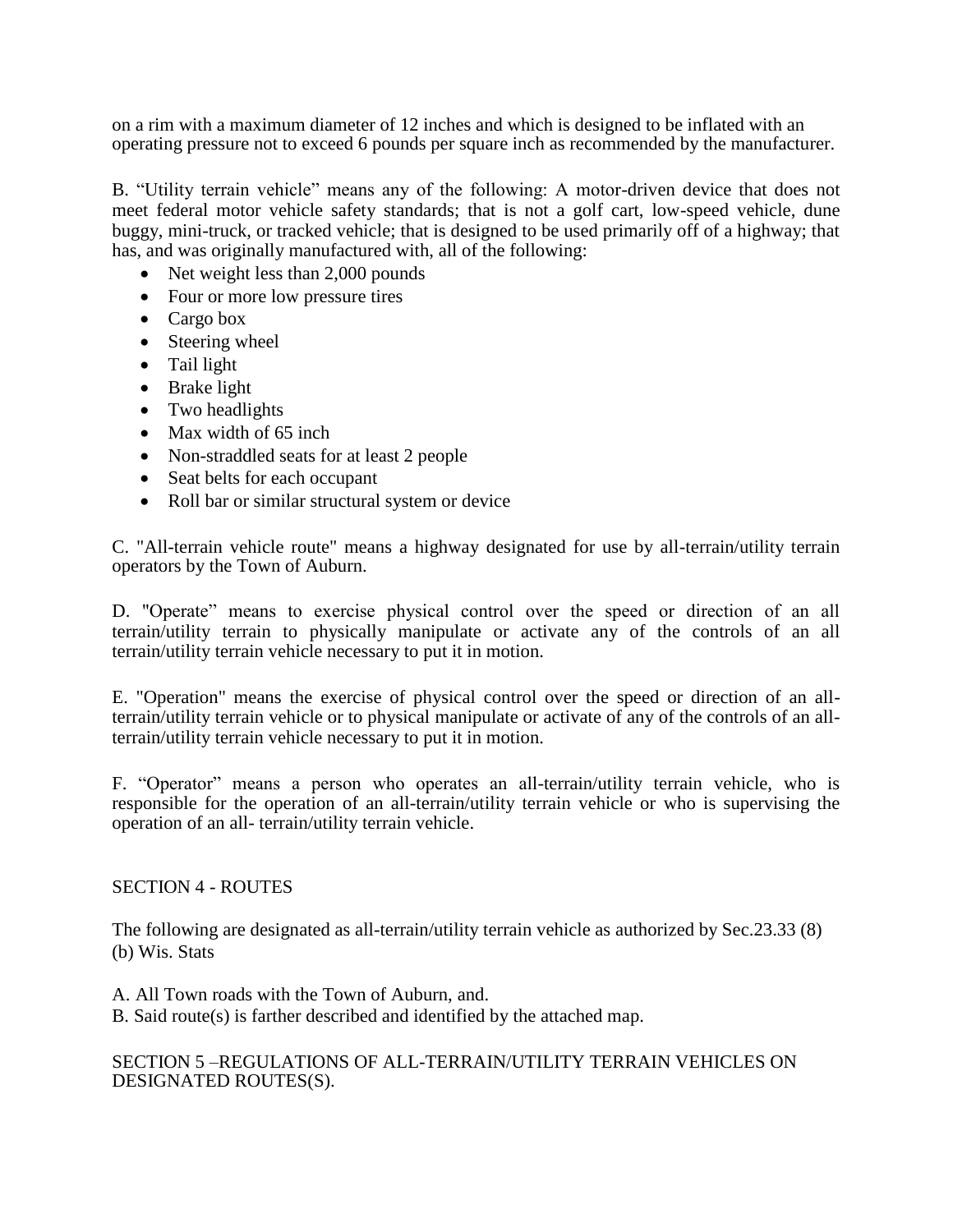The Town of Auburn, as authorized by Sec.23.33 (11) (a), Wis. States regulates the operation of all- terrain/utility terrain vehicles on designated routs(s) as follows:

A. All all-terrain/utility terrain vehicle operators shall observe posted roadway speed limits.

B. All all-terrain/utility terrain vehicle operators shall ride single file, and

C. .All four wheels of all-terrain/utility vehicle must stay on paved surface.

D. Roads will be open one hour before sunrise and one hour after sunset.

E. All all-terrain/utility terrain vehicle operators shall slow the all-terrain/utility terrain vehicle to 10mph or less when operating within one hundred fifty (150) feet of a residence.

F. All all-terrain/utility vehicle operators shall have their headlights and taillights turned on at all times.

G. All all-terrain/utility terrain vehicle operators and riders under age 18 must wear a helmet.

H. All all-terrain/utility vehicle operators under the age of 16 are required to have a rider safety certificate to ride, and they must be accompanied by a parent or guardian.

The Town of Auburn shall maintain the supervisory responsibility of ensuring that the allterrain/utility vehicle routes identified in Section 4 are signed in compliance the standard, requirements, and regulations established by federal, state and local governments and their respective departments and agencies, including but not limited to, the Wisconsin Department of Neural Resources. The actual installation and maintenance of signage is hereby delegated to, and now becomes the responsibility of the all-terrain/utility terrain vehicle club known as Eagle Point ATV club. And shall also be responsible for the purchase of and associated costs related to the necessary signage for the route(s). All signage and signage materials shall be subject to approval by the Town Board prior to installation.

#### SECTION 7 - ENFORCEMENT

This ordinance shall be enforced by: Eagle Point ATV Club and the Chippewa County sheriff Department sec.23.33 (12) Wis. Stats. Section 8 Penalties.

Any person violating the provisions of this ordinance shall forfeit a sum of not less than \$50.00 nor more than \$250.00 for each offense, together with the costs of prosecution. Each day that a violation occurs shall constitute a separate offense.

Section Two: That this ordinance shall take effect upon its adoption and publication as required by law.